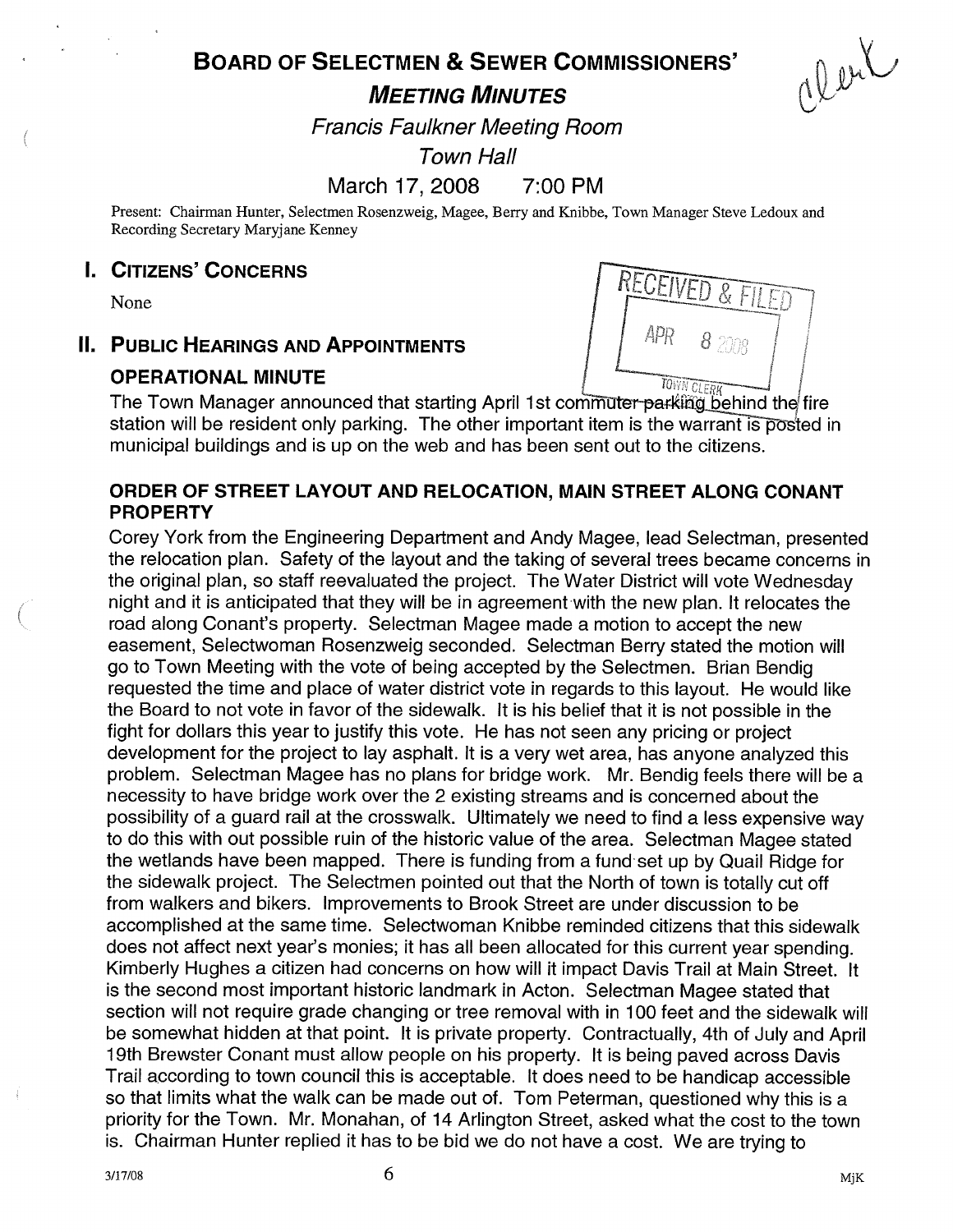position ourselves so we can build it; if technically we can't then we will have to re-visit it. The proposal is simply for the easement not to actually build the walk. The Selectmen could possibly put it on the warrant as a capital expense. Selectman Magee stated that Town Meeting has already voted this as a capital project. Corey York stated the original Quail Ridge grant was \$60K towards the funding of Main Street sidewalks. Citizens spoke of their appreciation of Selectmen Magee's work in the new layout plan others mentioned their concerns of taking away from the historic nature of the area. The Selectman voted all in favor of the new layout and relocation.

## ORDER OF STREET TAKING, PARKER STREET AT HIGH STREET

The owner at 185 Parker has given an easement to the Town to relocate the street. The stone wall at the end of the property will also need to be adjusted. Selectman Magee stated that cars appear to travel faster when improvements are made. Additionally this road is used as a cut through road. Could we have Engineering look into incorporating a four way stop? Selectman Rosenzweig made a motion to approve Selectman Magee seconds, all voted to approve.

## ELM ASSOCIATES, DIBIA COLONIAL SPIRITS, 87 GREAT ROAD, TRANSFER OF **STOCK**

Steve Steinberg has owned the store together with Ed Morrill for several years. Mr. Morrill has decided to transfer his remaining 50% share of the company by transfer of stock. The license will continue to be listed as Elm Associates, Inc. dba Colonial Spirits. Selectwoman Rosenzweig noted the major concern with Liquor Licenses is avoiding tragedy by not selling to underage or inebriated customers. All his employees take training courses on serving. They also have a stamp to validate a license has not been tampered with and they have officers on the busiest nights if they are available. They take the problems involved with selling alcohol very seriously. Selectman Magee made a motion to accept the transfer of ownership to Mr. Steinberg; it was seconded by Selectwoman Rosenzweig. All voted in favor of approval of the transfer.

## NSTAR AND VERIZON OF NEW ENGLAND, INSTALLATION OF ONE NEW POLE AT QUARRY ROAD

Selectman Magee moved to approve the pole installation at Quarry Road and Selectwoman Rosenzweig seconded the motion.

## COMMON VICTUALLER LICENSE, PEKING TOKYO ASIAN RESTAURANT, 124 MAIN STREET, LISA YEE APPLICANT

Lisa Yee's husband came to speak for his wife. The hours of operation will be Wednesday through Monday 11A.M.-9:30P.M. Tuesday they anticipate being closed. The restaurant will be for take-out, they are licensed to sell food only. The Chairman noted the Health Department will be meeting on a steady basis help monitor the new undertaking. Selectman Berry wanted to be certain if there were any new plans for signage that it will be correctly approved as the store is in the historic district. Selectman Magee moves to approve and Selectwoman Rosenzweig seconds, the common victual license is approved.

## COMMON VICTUALLER LICENSE, TO BE DETERMINED, INC, D/B/A SPRIGS, 5 STRAWBERRY HILL ROAD, MARTHA SERVEY, MANAGER

Martha Servey was present for questions concerning her Common Victualler License. She will be the new manager and would envision keeping the same historic feel to the restaurant. (No approval from Health Dept in packet) The granting of that license will be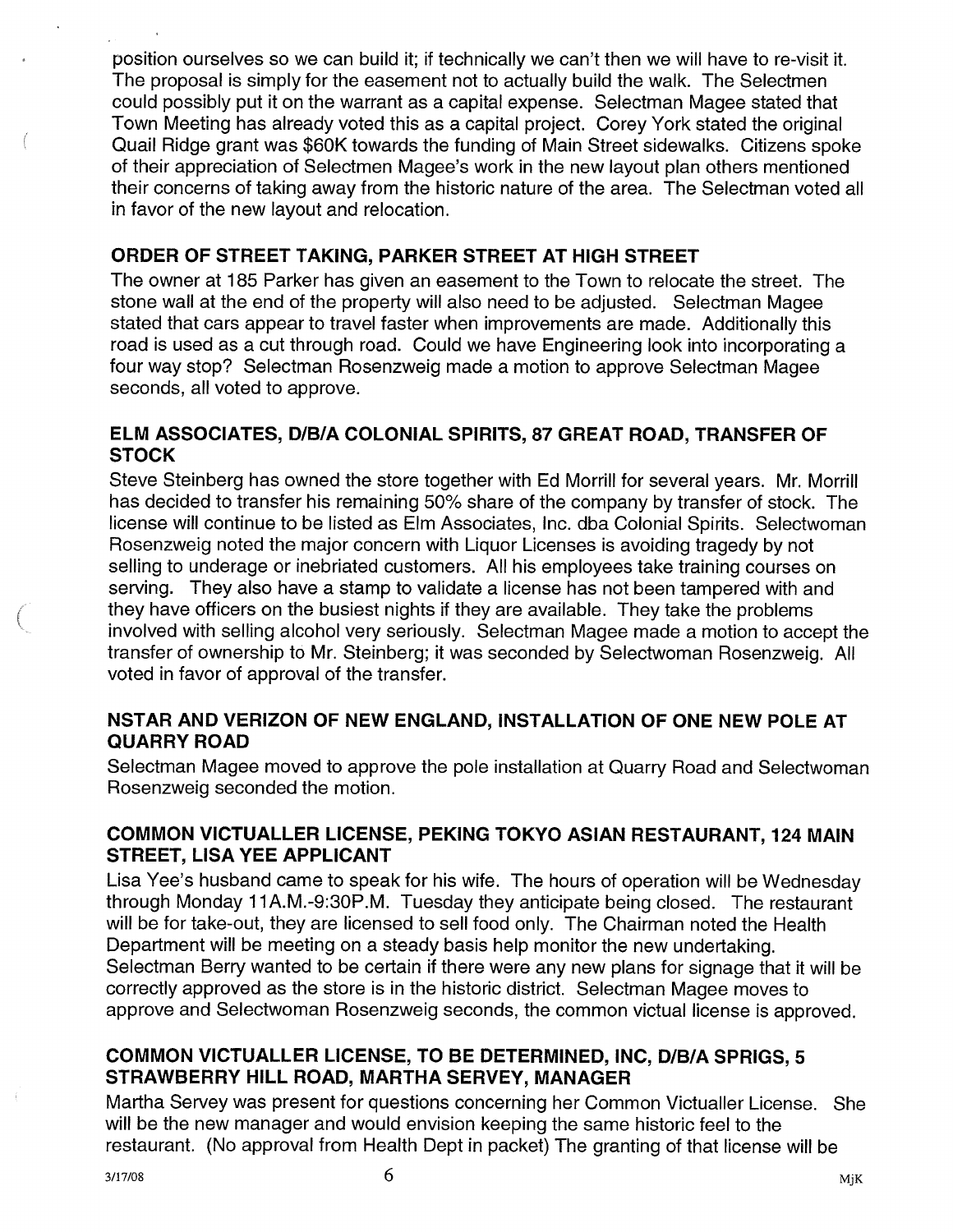pending approval from the Health Staff. Selectman Magee made a motion to approve contingent upon approval of the Health Department. Friendly amendment made by Lauren Rosenzweig that approval is needed by building also. The motion was so amended, all voted in favor of approval once the appropriate filings by Health and Building are completed.

#### 7:55 TRANSFER OF A FULL ALCOHOLIC BEVERAGES AS A COMMON VICTUALLER, FROM CLAQUER DU BEC, D/B/A #5 STRAWBERRY HILL ROAD TO, TO BE DETERMINED, INC. D/B/A SPRIGS, 5 STRAWBERRY HILL ROAD, MARTHA SERVEY, MANAGER

Martha Servey has worked in many restaurant/bars. She has consistently has updated her TIPS certification. The Chairman stated the restaurant's current Liquor Policy is a good one. All employees receive training within the first 60 days. She finds it helpful that guests can now bring home wine, there is no need to drink it fast. Selectman Magee moves to approve the transfer of the alcohol license and Selectman Rosenzweig seconds all voted to approve the transfer of the full liquor license.

## 8:15 COMMUNITY SERVICES COORDINATOR

Tina Grosowsky andPaul Henrion gave a presentation encouraging the Board of Selectmen to fund a Community Service Coordinator. The question to answer is 'What is a healthy community". They drafted job description and drafted a proposal after completing the research that the Board previously requested. Acton has various agencies that provide help such as the Police Department, United Way, the Health Department, Nursing, counselors at the high school and the Council on Aging. The problem is they each only deal with a small segment of the population and are unaware of other services that they could possibly direct citizens to. Many of these groups are unavailable for help in the hours they might be needed most. The citizens sometimes are unaware of any of the services. Volunteers are not able to deal with the family and associated problems that arise in a family with needs. Outsourcing has the problem of turnover and unfamiliarity with issues as each new person comes on shift. They feel that it becomes extremely important to have a senior person, someone who knows how the town offers help and can address a large range of issues and seek help and grants both town and state wide. Selectman Berry was moved by the completeness of the presentation but this is a tough year to have to fund this. Selectman Magee strongly supports the request personally but the economy is awful. This makes these services even more necessary. Selectman Rosenzweig is very impressed with the thoroughness of the work. Acton definitely has a need and she strongly supports this new position, this is crisis prevention. Selectman Knibbe expressed how impressive the presentation is, clarifying that the coordinator helps clients with initial counseling and referrals helping people access services. She would like to see added to the discussion where will this go and what will it cost to fund the department now and in 5 years. The Chairman advised the group to present at the pre-town meeting and let the citizens decide. Selectman Magee stated we have to speak to citizens at town meeting. Physically where do we put this person? Tina requested permission to do some publicity. Absolutely, you are free to do anything to get out the message.

#### 8:45 PETER GOMEZ, EAGLE SCOUT PROJECT TO BENEFIT THE HOME GOODS RECYCLING MINISTRY

Peter presented his Eagle Scout project. He is a life scout. He volunteers at HGRM and as part of that process asked what the managers of HGRM would like if he could concentrate his Eagle Scout project on their program. They answered that they would like some form of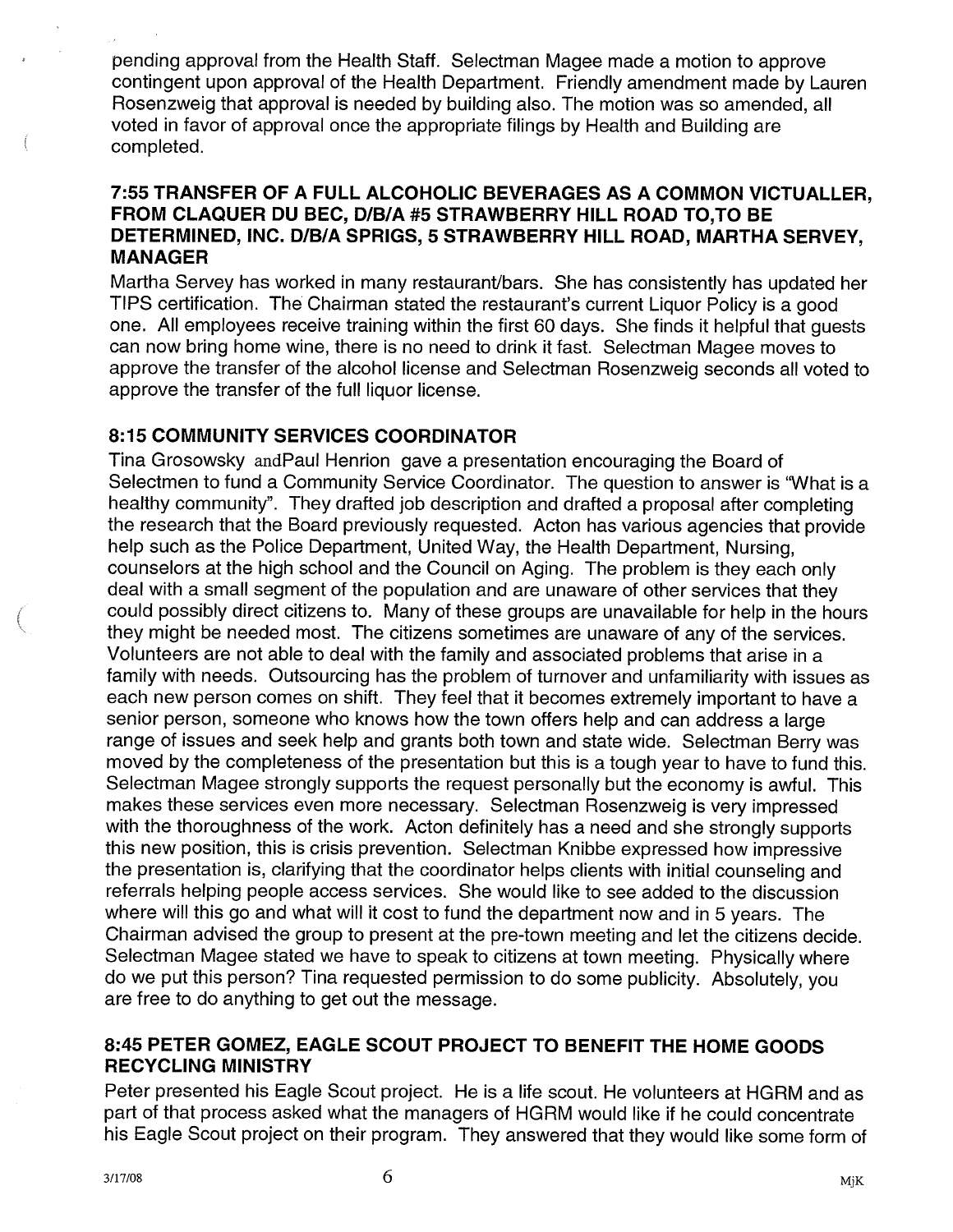advertising for their Recycling Ministry. There will be no pick up or drop off, just the sign to advertise their needs for recycled goods. The Chair would like to give permission based on advice of staff. Selectman Magee is very much in support of the recycling effort. Selectwoman Rosenzweig moves to approve subject to conditions satisfactory to staff and Selectman Magee seconds. All vote their approval. Peter requested a letter to be signed by the Chairman.

#### 8:55 PETER ASHTON OPEN SPACE AND RECREATION SURVEY PRESENTATION

Mr. Ashton wanted to present the survey results to coincide with the plans of the visioning survey now being collected by the Community Comprehensive Committee. The open Space and Recreation survey results are similar to the one done seven/eight years ago. 1200 responses came in with updated information and it was all done by volunteers. Results are remarkably consistent to the survey done several years ago. There was a new interest in conservation restrictions, which showed a change from the last survey. The results of the study will direct how conservation and recreation plan to move forward. Protection is major concern as is congestion and traffic. Selectwoman Rosenzweig is very pleased to look to it for reference with the Comprehensive Community Plan. The Open Space Committee additionally is prioritizing land that would be important to save. Selectman Knibbe asked what was learned in terms of sidewalks. The survey shows it is probably the  $4<sup>th</sup>$  most common complaint. Conservation restriction could lower your taxes.

## **III. SELECTMEN'S BUSINESS**

## TOWN MEETING/ALG DISCUSSION

The Chair updated the board on his meeting on Sunday with Fincom Chair Pat Clifford and Vice Chair Steve Noone Selectwoman Rosenzweig added extensive cuts have been made due to the economy. The Town Manager reported that in the ambulance revolving fund only 1% of the amount raised by taxation can be expended in the Revolving fund. Remedy is to take \$230K and then borrow the delta. The Chairman read the motion written by John Murray.

moves that the Board of Selectmen rescind all prior votes concerning the Fire Department's ladder truck and authorize a request for an appropriation of \$800,000 for the replacement of the Fire Department's ladder truck and to fund such purchase by transferring \$ 229,978 from the Ambulance Revolving Account and borrowing \$570,022 and to fund the first year' debt service on said borrowing by transferring \$60,000 from the Ambulance Revolving Account.

The Town Manager will advise Pat Clifford Chair of the Finance Committee of the vote. Selectwoman Rosenzweig made the motion to approve the language of the motion and Selectman Magee seconded the motion, all voted in favor. Selectman Magee spoke to being in favor of the additional police officer. The Board of Selectmen will open their public meeting an hour before the start of Town Meeting and keep open until the end of town meeting. Can Selectmen ask staff to help with presentations through the Town Manager? Send information to Steve Ledoux and he will connect with the appropriate staff.

## DRAFT POLICY, WEB POSTING

The Selectmen posting on the web is simply a Board clarification as opposed to a free dialog, which is what is being requested. Selectwoman Knibbe needs to like to respond immediately at times and that response time might be lost if it is restricted until the Board hold a meeting to vote. The Town Manager suggests "Frequently asked Questions" would be a good place to direct citizens to get information. Selectman Magee suggested a few changes in the wording. Selectman Berry stated that ethically the Selectmen cannot push a position on the web. Selectman Magee added if you write a letter to the Beacon you need to state that your comments are as a citizen not as a Selectman. That does not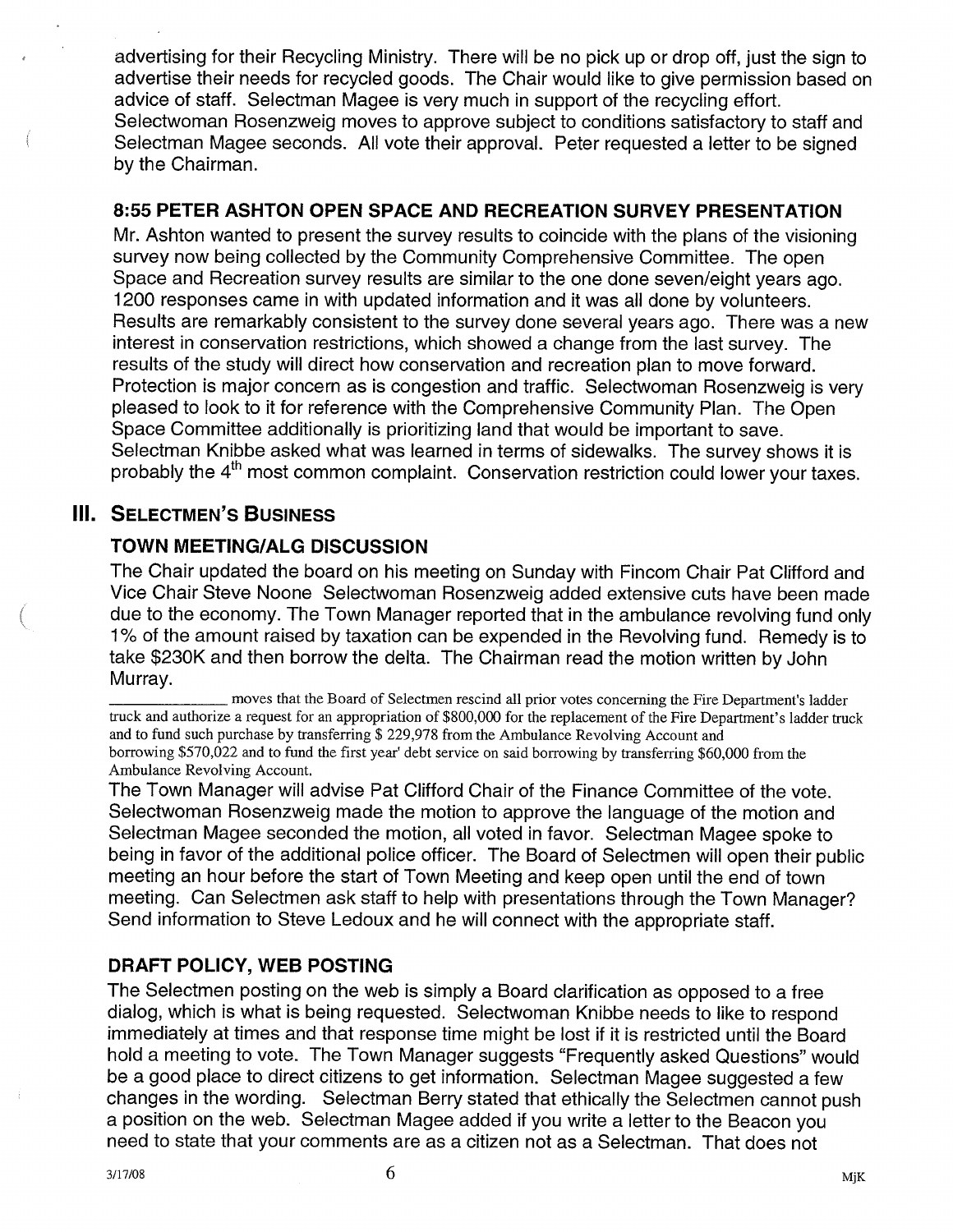preclude the Selectmen from meeting and taking a vote to send a letter to the Beacon representing their collective opinion. Selectman Magee made the motion to approve the Web Posting Policy with amended wording, Selectwoman Rosenzweig seconded and all approved.

#### Draft Policy Web Posting

The Town of Acton's web site (www.acton-ma.gov) exists to present information to the public regarding the operation and services of Town government. Information prepared by individual Board of Selectmen members will not be posted on the site unless such information has been formally adopted as a message or policy statement from the Board of Selectmen on the subject matter at hand. Other information will be published subject to Town Manager's approval.

## ACTON HOUSING AUTHORITY, LIP APPLICATION, SOMERSET HILLS CONDOMINUIUMS

The Town is working in partnership with the developer. Kelley A. Cronin of Housing Authority stated the Selectmen have already given approval for the project in 2005. The Selectmen today are being asked to accept the three condominiums as part of the Local Action Units for the Town. Selectmen Rosenzweig moved to approve and Selectman Magee seconded, all approved the acceptance of the LIP Units.

## ACTON COMMUNITY HOUSING CORPORATION, REQUEST FOR EXPENDITURE OF FUNDS FOR ACTON HOUSING AUTHORITY UNIT PURCHASE, SOMERSET HILLS **CONDOMINIUMS**

The Board has authorized the use of \$115,000. of Community Preservation funds for ACHC to purchase a two-bedroom condominium to add to the Town's subsidized housing inventory. The offer at Briarbrook Village was rejected. Therefore the Corporation now requests to use those same funds for a unit at Somerset Hills on Wampus Avenue. The Board approved the request.

## OTHER BUSINESS

Selectwoman Rosenzweig announced the March 29 Visioning workshop.

Selectman Magee reported on the WRAC meeting that he and Selectwoman Rosenzweig attended regarding the Tuttle and West Acton neighborhoods. The betterments are extremely high. The neighborhood wants to continue looking into and expansion to include denser areas to see if that lowers the costs. The consultant introduced newer technology. Larger pump and allows more houses in the system. The Selectman promised to look into alternative options. They will be doing a public education outreach on what can go into sewers.

Selectmen Berry announced to the public that there is a \$157K reduction in the Town's Health Insurance budget. He announced that the Cable Commiffee is looking into renewing licenses and alternative licensing options.

Selectman Knibbe has been pleased with very successful sidewalk meetings.

## IV. TOWN MANAGER'S REPORT

The Town Manager has a meeting with Tim Kelly, Public Relations of Comcast. Selectmen Berry and Rosenzweig will meet with the Steve Ledoux and Concord leaders to discuss the Alexan project. Selectman Magee moves to go into Executive Session for purpose of discussing litigation. A roll call vote was taken, all ayes.

## V. CONSENT AGENDA

Chairman Hunter read the consent items including those from Extra Information, which included: